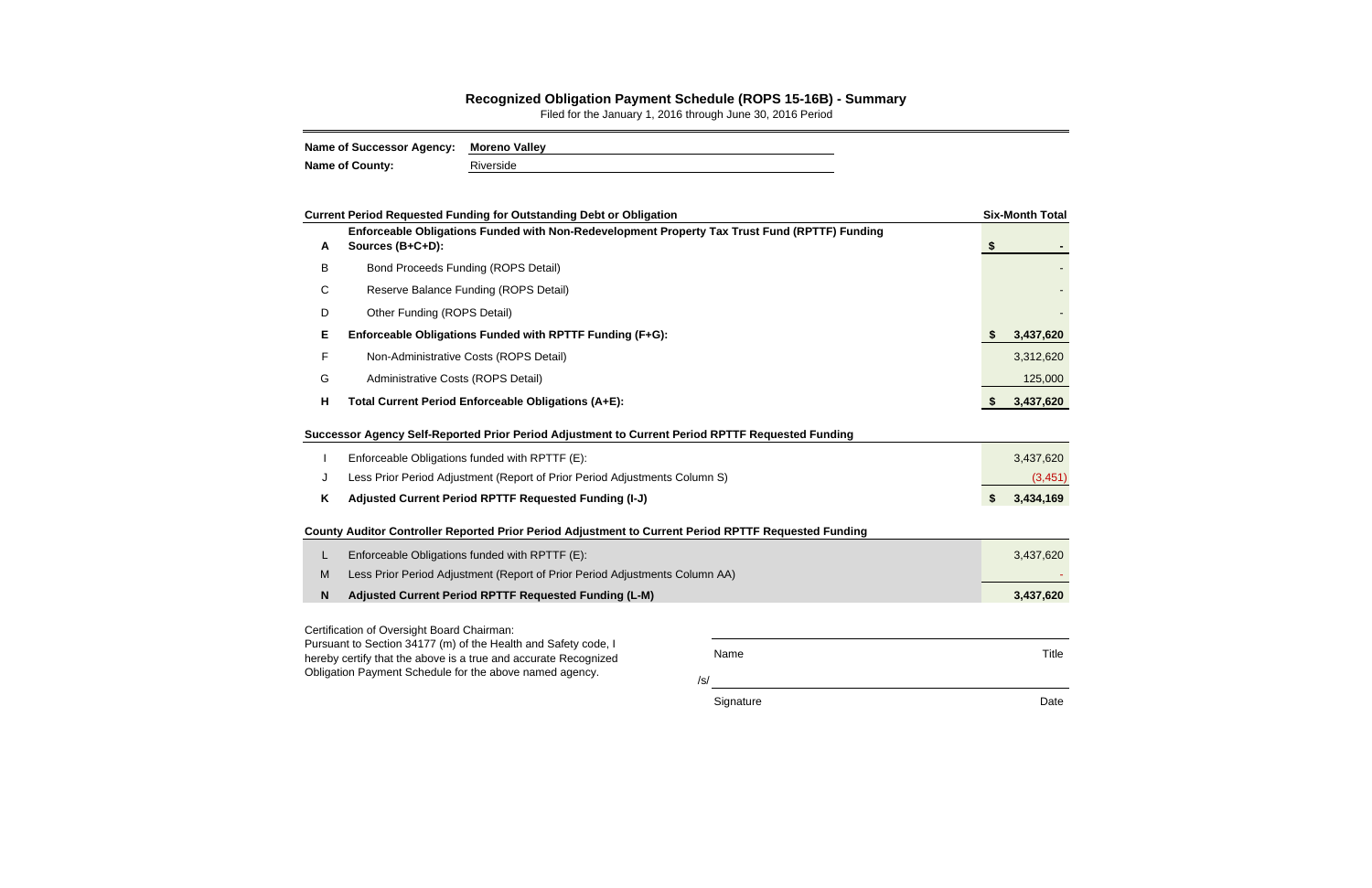|            | Moreno Valley Recognized Obligation Payment Schedule (ROPS 15-16B) - ROPS Detail<br>January 1, 2016 through June 30, 2016<br>(Report Amounts in Whole Dollars) |                                            |                       |                         |                                                                  |                                                                         |                      |                          |          |   |                                           |                       |                                 |              |                      |                        |
|------------|----------------------------------------------------------------------------------------------------------------------------------------------------------------|--------------------------------------------|-----------------------|-------------------------|------------------------------------------------------------------|-------------------------------------------------------------------------|----------------------|--------------------------|----------|---|-------------------------------------------|-----------------------|---------------------------------|--------------|----------------------|------------------------|
|            |                                                                                                                                                                |                                            |                       |                         |                                                                  |                                                                         |                      |                          |          |   |                                           |                       |                                 |              |                      |                        |
| A          | в                                                                                                                                                              | C                                          | D                     | E                       | F.                                                               | G                                                                       | н                    |                          | J        | K |                                           | м                     | $\mathbf N$                     | $\circ$      |                      | P                      |
|            |                                                                                                                                                                |                                            |                       |                         |                                                                  |                                                                         |                      |                          |          |   |                                           | <b>Funding Source</b> |                                 |              |                      |                        |
|            |                                                                                                                                                                |                                            |                       |                         |                                                                  |                                                                         |                      |                          |          |   | Non-Redevelopment Property Tax Trust Fund |                       |                                 |              |                      |                        |
|            |                                                                                                                                                                |                                            | Contract/Agreement    | Contract/Agreement      |                                                                  |                                                                         |                      | <b>Total Outstanding</b> |          |   | (Non-RPTTF)                               |                       | <b>RPTTF</b>                    |              |                      |                        |
| ltem #     | Project Name / Debt Obligation                                                                                                                                 | <b>Obligation Type</b>                     | <b>Execution Date</b> | <b>Termination Date</b> | Payee                                                            | <b>Description/Project Scope</b>                                        | Project Area         | Debt or Obligation       | Retired  |   | Bond Proceeds   Reserve Balance           | <b>Other Funds</b>    | Non-Admin                       | Admin        |                      | Six-Month Total        |
|            | 1 2007 Tax Allocation Bonds                                                                                                                                    | Bonds Issued On or                         | 11/29/2007            | 8/1/2038                | Wells Fargo Bank                                                 | Debt service payments for bonds                                         | <b>Original Area</b> |                          | ୍ଥ<br>N  |   | - \$                                      | ∣\$                   | 3,312,620<br>$-1S$<br>1,004,004 | $125,000$ \$ | - \$                 | 3,437,620<br>1,004,004 |
|            | 2 2007 Special Tax Refunding Bonds - Bonds Issued On or                                                                                                        |                                            | 11/29/2007            | 12/1/2021               | Wells Fargo Bank                                                 | Debt service payments for bonds                                         | Original Area        |                          | N.       |   |                                           |                       | 594,496                         |              | \$                   | 594,496                |
|            | Towngate 87-1                                                                                                                                                  | Before 12/31/10                            |                       |                         |                                                                  | issued to finance the acquisition of<br>public facilities               |                      |                          |          |   |                                           |                       |                                 |              |                      |                        |
|            | 3 Improvement Area No. 1 Special                                                                                                                               | Bonds Issued On or                         | 11/29/2007            | 10/1/2023               | Wells Fargo Bank                                                 | Debt service payments for bonds                                         | Original Area        |                          | N        |   |                                           |                       | 139,120                         |              | - \$                 | 139,120                |
|            | <b>Tax Refunding Bonds</b>                                                                                                                                     | Before 12/31/10                            |                       |                         |                                                                  | issued to finance the construction of<br>public facilities              |                      |                          |          |   |                                           |                       |                                 |              |                      |                        |
|            | 5 2011 Refunding of 97 LRB Bonds                                                                                                                               | <b>Revenue Bonds</b>                       | 1/1/2011              | 11/1/2022               | <b>Bank of America</b>                                           | Debt service payments for bonds                                         | <b>Original Area</b> |                          | N        |   |                                           |                       | 150,000                         |              | \$                   | 150,000                |
|            |                                                                                                                                                                | <b>Issued After</b><br>12/31/10            |                       |                         |                                                                  | issued to finance the construction of a<br>public facility              |                      |                          |          |   |                                           |                       |                                 |              |                      |                        |
|            | 7 On-going Housing Monitoring<br>Requirements                                                                                                                  | Project Management 1/1/2014<br>Costs       |                       | 6/30/2014               | City of Moreno<br><b>Valley/Successor Agency</b>                 | Costs to perform the recertification<br>and monitoring of housing units | <b>Original Area</b> |                          | N        |   |                                           |                       | 25,000                          |              | - \$                 | 25,000                 |
|            | 10 Contract for Abatement of<br><b>Properties</b>                                                                                                              | Property<br><b>Maintenance</b>             | 7/1/2009              | 7/30/2014               | <b>Fire Prevention/Inland</b><br><b>Empire Property Service,</b> | Nuisance/weed abatement of Agency<br>owned properties                   | <b>Original Area</b> |                          | N        |   |                                           |                       |                                 |              | - \$                 |                        |
|            |                                                                                                                                                                |                                            |                       |                         | The California Public                                            |                                                                         |                      |                          |          |   |                                           |                       |                                 |              |                      |                        |
|            | 13 CalPERS Retirement Liability                                                                                                                                | <b>Unfunded Liabilities</b>                | 7/1/2012              | 7/1/2031                | Employees' Retirement<br>System (CalPERS)                        | Unfunded PERS Retirement Liability<br>Acct                              | Original Area        |                          | N.       |   |                                           |                       |                                 |              | $\mathfrak{F}$       |                        |
|            | 14 Retiree Medical Trust (CERBT)                                                                                                                               | <b>Unfunded Liabilities</b>                | 7/1/2012              | 7/1/2031                | California Employers'<br>Retiree Medical                         | Unfunded Retiree Medical Trust Acct                                     | Original Area        |                          | N        |   |                                           |                       |                                 |              | - \$                 |                        |
|            | 17 Towngate Acquisition Note                                                                                                                                   | Third-Party Loans                          | 5/3/2004              | 6/30/2044               | Trust(CERBT)/CalPERS<br>City of Moreno Valley                    | <b>Participation Agreement</b>                                          | <b>Original Area</b> |                          | N        |   |                                           |                       | 700,000                         |              | $\mathfrak s$        | 700,000                |
|            | 19 Robertson's Ready Mix, Inc. OPA                                                                                                                             | OPA/DDA/Constructi 9/26/2006               |                       | 9/30/2028               | Robertson's Ready Mix,<br>Inc.                                   | Owner Participation Agreement                                           | Original Area        |                          | N.       |   |                                           |                       | 300,000                         |              | $\sqrt{3}$           | 300,000                |
|            | 24 Payroll Costs/Operating Costs                                                                                                                               | <b>Admin Costs</b>                         | 1/1/2015              | 6/30/2015               | City of Moreno<br>Valley/Employees                               | Successor Agency's Payroll &<br><b>Operating Costs</b>                  | Original Area        |                          | N.       |   |                                           |                       |                                 | $125,000$ \$ |                      | 125,000                |
|            | 86 Housing Entity Administrative Cost<br>Allowance per AB 471 Project                                                                                          | <b>Housing Entity</b><br><b>Admin Cost</b> | 7/1/2014              | 6/30/2018               | <b>Moreno Valley Housing</b><br><b>Authority</b>                 | Housing entity administrative cost<br>allowance per AB 471              |                      |                          | N        |   |                                           |                       | 150,000                         |              | - \$                 | 150,000                |
|            | 87 (16) Price Club Acquisition Note                                                                                                                            | Third-Party Loans                          | 5/7/1992              | 5/7/2015                | The Price Family Charitable Participation Agreement<br>Fund      |                                                                         | <b>Original Area</b> |                          | N.       |   |                                           |                       | 250,000                         |              | - \$                 | 250,000                |
| 88<br>89   |                                                                                                                                                                |                                            |                       |                         |                                                                  |                                                                         |                      |                          | N<br>N.  |   |                                           |                       |                                 |              | - \$<br>- \$         |                        |
| 90         |                                                                                                                                                                |                                            |                       |                         |                                                                  |                                                                         |                      |                          | N.       |   |                                           |                       |                                 |              |                      |                        |
| 91<br>92   |                                                                                                                                                                |                                            |                       |                         |                                                                  |                                                                         |                      |                          | N<br>N   |   |                                           |                       |                                 |              | \$<br><b>S</b>       |                        |
| 93         |                                                                                                                                                                |                                            |                       |                         |                                                                  |                                                                         |                      |                          | N        |   |                                           |                       |                                 |              | \$                   |                        |
| 94<br>95   |                                                                                                                                                                |                                            |                       |                         |                                                                  |                                                                         |                      |                          | N<br>N   |   |                                           |                       |                                 |              | \$<br>\$             |                        |
| 96         |                                                                                                                                                                |                                            |                       |                         |                                                                  |                                                                         |                      |                          | N.       |   |                                           |                       |                                 |              | \$                   |                        |
| 97<br>98   |                                                                                                                                                                |                                            |                       |                         |                                                                  |                                                                         |                      |                          | N<br>N.  |   |                                           |                       |                                 |              | \$<br><b>S</b>       |                        |
| 99         |                                                                                                                                                                |                                            |                       |                         |                                                                  |                                                                         |                      |                          | N.       |   |                                           |                       |                                 |              | - \$                 |                        |
| 100<br>101 |                                                                                                                                                                |                                            |                       |                         |                                                                  |                                                                         |                      |                          | N<br>N   |   |                                           |                       |                                 |              | \$<br>- \$           |                        |
| 102        |                                                                                                                                                                |                                            |                       |                         |                                                                  |                                                                         |                      |                          | N        |   |                                           |                       |                                 |              | \$                   |                        |
| 103<br>104 |                                                                                                                                                                |                                            |                       |                         |                                                                  |                                                                         |                      |                          | N<br>N   |   |                                           |                       |                                 |              | $\mathfrak{F}$<br>\$ |                        |
| 105        |                                                                                                                                                                |                                            |                       |                         |                                                                  |                                                                         |                      |                          | N.       |   |                                           |                       |                                 |              | <b>S</b>             |                        |
| 106<br>107 |                                                                                                                                                                |                                            |                       |                         |                                                                  |                                                                         |                      |                          | N<br>N.  |   |                                           |                       |                                 |              | \$<br>\$             |                        |
| 108        |                                                                                                                                                                |                                            |                       |                         |                                                                  |                                                                         |                      |                          | N        |   |                                           |                       |                                 |              | \$                   |                        |
| 109<br>110 |                                                                                                                                                                |                                            |                       |                         |                                                                  |                                                                         |                      |                          | N<br>N   |   |                                           |                       |                                 |              | - S<br>\$            |                        |
| 111        |                                                                                                                                                                |                                            |                       |                         |                                                                  |                                                                         |                      |                          | N        |   |                                           |                       |                                 |              | \$                   |                        |
| 112<br>113 |                                                                                                                                                                |                                            |                       |                         |                                                                  |                                                                         |                      |                          | N.<br>N. |   |                                           |                       |                                 |              | $\sqrt{3}$<br>\$     |                        |
| 114        |                                                                                                                                                                |                                            |                       |                         |                                                                  |                                                                         |                      |                          | N        |   |                                           |                       |                                 |              | \$                   |                        |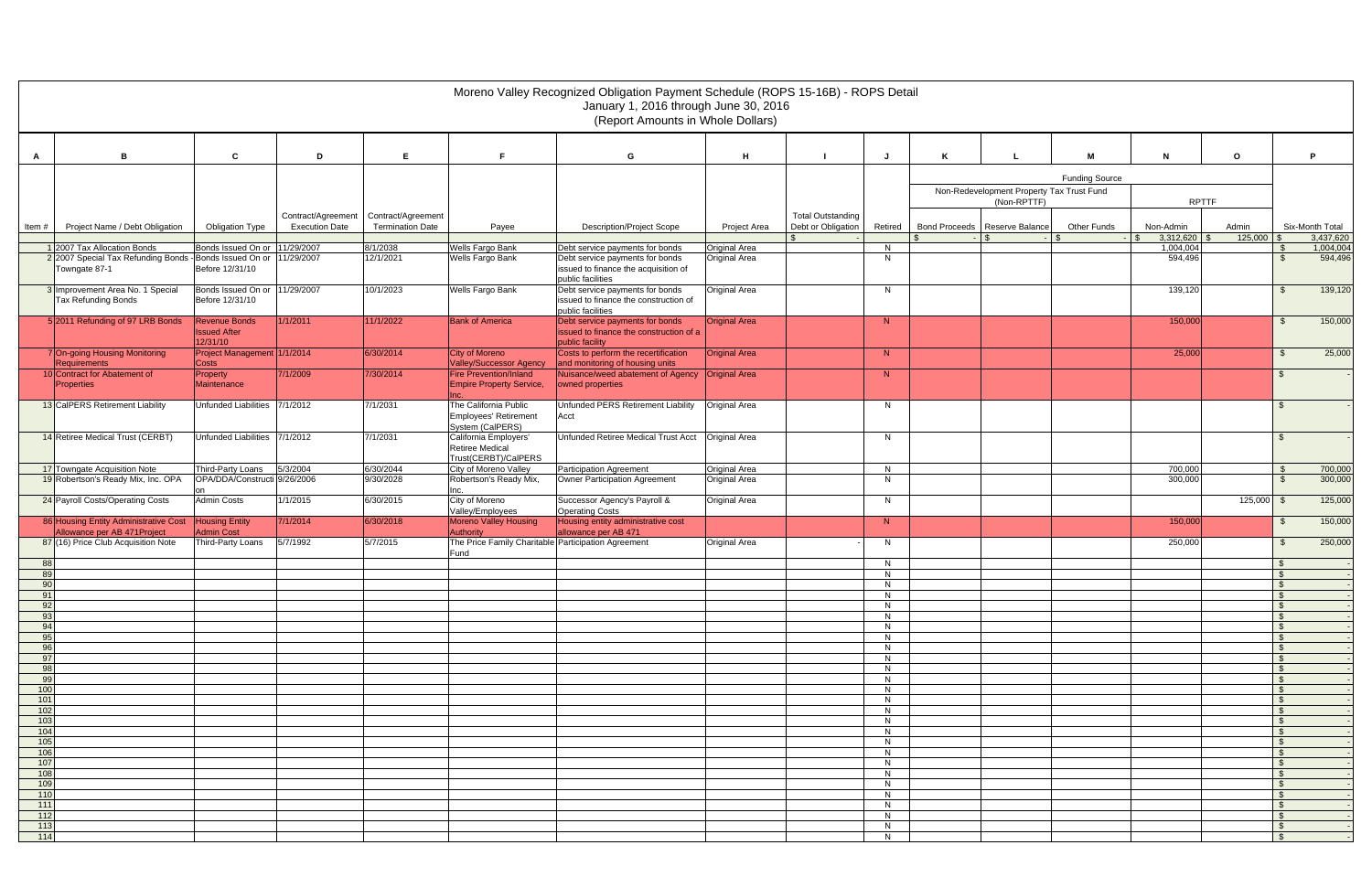|   | Pursuant to Health and Safety Code section 34177 (I), Redevelopment Property Tax Trust Fund (RPTTF) may be listed as a source of payment on the ROPS, but only to the extent no other funding source is available or when paym |                       |                                      |                               |                                 |                           |              |                                                                                                    |
|---|--------------------------------------------------------------------------------------------------------------------------------------------------------------------------------------------------------------------------------|-----------------------|--------------------------------------|-------------------------------|---------------------------------|---------------------------|--------------|----------------------------------------------------------------------------------------------------|
|   | property tax revenues is required by an enforceable obligation. For tips on how to complete the Report of Cash Balances Form, see [INSERT URL LINK TO CASH BALANCE TIPS SHEET]                                                 |                       |                                      |                               |                                 |                           |              |                                                                                                    |
| A | B                                                                                                                                                                                                                              | C                     | D                                    | E                             | F.                              | G                         | H            |                                                                                                    |
|   |                                                                                                                                                                                                                                |                       |                                      |                               |                                 |                           |              |                                                                                                    |
|   |                                                                                                                                                                                                                                |                       | <b>Bond Proceeds</b>                 |                               | <b>Reserve Balance</b>          | Other                     | <b>RPTTF</b> |                                                                                                    |
|   |                                                                                                                                                                                                                                |                       |                                      | Prior ROPS<br>period balances | Prior ROPS<br><b>RPTTF</b>      |                           |              |                                                                                                    |
|   |                                                                                                                                                                                                                                | Bonds Issued on       |                                      | and DDR RPTTF                 | distributed as                  | Rent,                     | Non-Admin    |                                                                                                    |
|   | <b>Cash Balance Information by ROPS Period</b>                                                                                                                                                                                 | or before<br>12/31/10 | Bonds Issued on<br>or after 01/01/11 | balances<br>retained          | reserve for future<br>period(s) | Grants,<br>Interest, Etc. | and<br>Admin | <b>Comments</b>                                                                                    |
|   |                                                                                                                                                                                                                                |                       |                                      |                               |                                 |                           |              |                                                                                                    |
|   | ROPS 14-15B Actuals (01/01/15 - 06/30/15)<br>1 Beginning Available Cash Balance (Actual 01/01/15)                                                                                                                              |                       |                                      |                               |                                 |                           |              |                                                                                                    |
|   |                                                                                                                                                                                                                                |                       |                                      |                               |                                 | 30,541                    |              | 79,153 Matches 15/16A est. ending cash                                                             |
|   | 2  Revenue/Income (Actual 06/30/15)<br>RPTTF amounts should tie to the ROPS 14-15B distribution from the<br>County Auditor-Controller during January 2015                                                                      |                       |                                      |                               |                                 |                           |              |                                                                                                    |
|   | Expenditures for ROPS 14-15B Enforceable Obligations (Actual                                                                                                                                                                   |                       |                                      |                               |                                 | 31,938                    |              | 3.214.306 Column G - Interest Income                                                               |
|   | 06/30/15)<br>RPTTF amounts, H3 plus H4 should equal total reported actual<br>expenditures in the Report of PPA, Columns L and Q                                                                                                |                       |                                      |                               |                                 |                           |              |                                                                                                    |
|   |                                                                                                                                                                                                                                |                       |                                      |                               |                                 |                           |              | 3,370,841 Matches PPA sheet                                                                        |
|   | 4   Retention of Available Cash Balance (Actual 06/30/15)<br>RPTTF amount retained should only include the amounts distributed as<br>reserve for future period(s)                                                              |                       |                                      |                               |                                 |                           |              |                                                                                                    |
|   | 5  ROPS 14-15B RPTTF Prior Period Adjustment<br>RPTTF amount should tie to the self-reported ROPS 14-15B PPA in the<br>Report of PPA, Column S                                                                                 |                       |                                      | No entry required             |                                 |                           | 3,451        |                                                                                                    |
| 6 | <b>Ending Actual Available Cash Balance</b><br>C to G = $(1 + 2 - 3 - 4)$ , H = $(1 + 2 - 3 - 4 - 5)$                                                                                                                          |                       |                                      |                               |                                 | $62,479$ \$               |              | Estimated Price Club and Towngate on 15/16A.<br>(80,833) Additional amount paid captured on 15/16B |
|   | ROPS 15-16A Estimate (07/01/15 - 12/31/15)                                                                                                                                                                                     |                       |                                      |                               |                                 |                           |              |                                                                                                    |
|   | 7 Beginning Available Cash Balance (Actual 07/01/15)<br>$(C, D, E, G = 4 + 6, F = H4 + F4 + F6, and H = 5 + 6)$                                                                                                                | S.                    | $\boldsymbol{\hat{\ast}}$            | <b>S</b>                      |                                 | $62,479$ \$<br>S.         | (77, 382)    |                                                                                                    |
|   | 8  Revenue/Income (Estimate 12/31/15)<br>RPTTF amounts should tie to the ROPS 14-15B distribution from the<br>County Auditor-Controller during June 2015                                                                       |                       |                                      |                               |                                 |                           |              | DOF approved 4/10/15 Letter. Approved for<br>2,975,235 distribution. ROPS 15/16A                   |
|   | <b>Expenditures for ROPS 14-15B Enforceable Obligations (Estimate</b><br>12/31/15                                                                                                                                              |                       |                                      |                               |                                 | 30,541                    |              | DOF approved 4/10/15 Letter. Approved for<br>3,069,509 obligations. ROPS 15/16 A                   |
|   | 10 Retention of Available Cash Balance (Estimate 12/31/15)<br>RPTTF amount retained should only include the amounts distributed as<br>reserve for future period(s)                                                             |                       |                                      |                               |                                 |                           |              |                                                                                                    |
|   | 11 Ending Estimated Available Cash Balance (7 + 8 - 9 -10)                                                                                                                                                                     | $\mathbf{s}$          | $\mathbf{s}$                         | $\mathbf{\hat{s}}$            |                                 | \$<br>$31,938$ \$         | (171, 656)   |                                                                                                    |

## **Moreno Valley Recognized Obligation Payment Schedule (ROPS 15-16B) - Report of Cash Balances (Report Amounts in Whole Dollars)**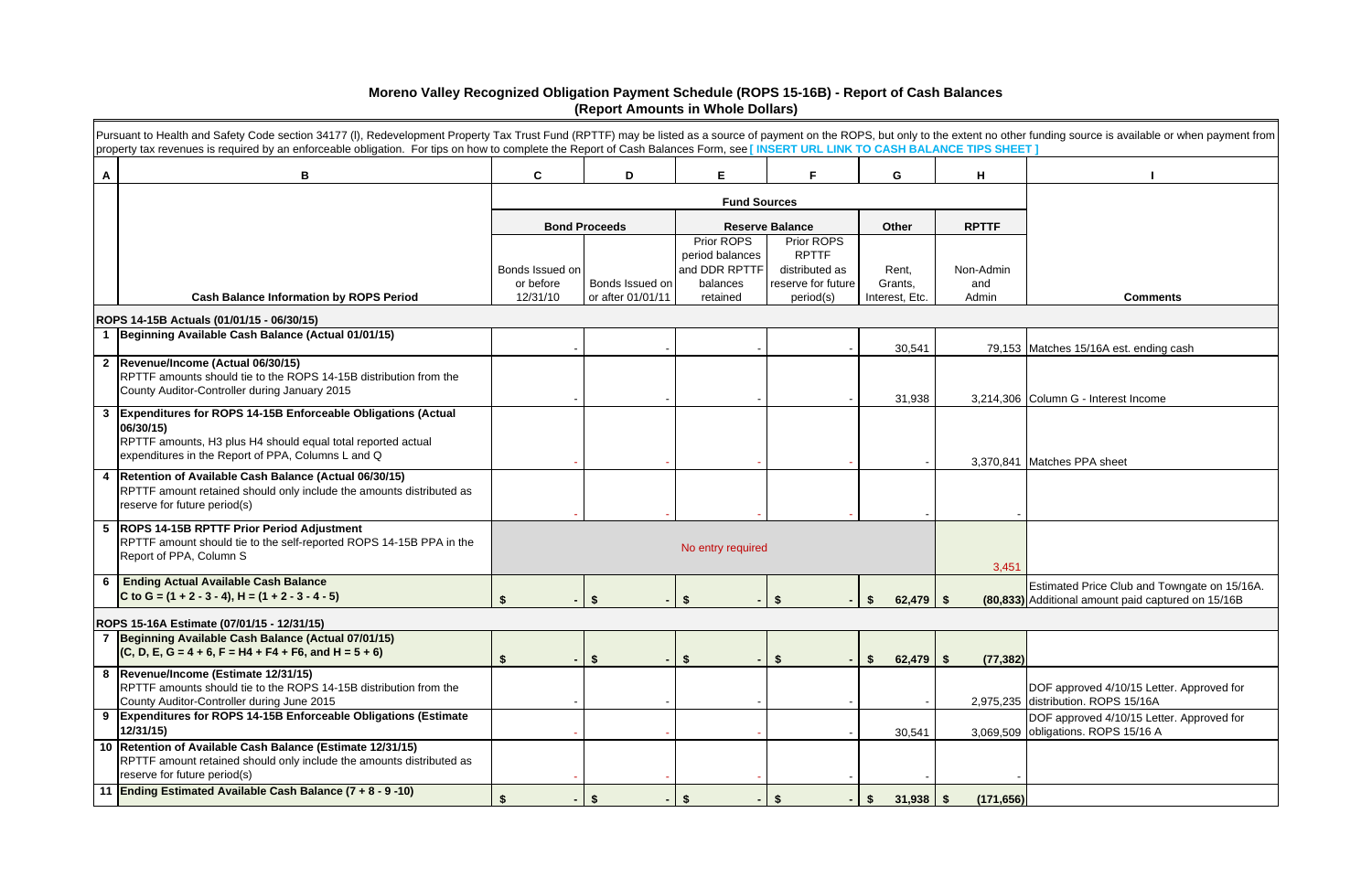|                                                                                                                                                                                                                                                                                                                                                                                                                                                                                                                                   |                                |                               |            |                    |                        |                                                                                         |                               |                        |                                                                |                           | Moreno Valley Recognized Obligation Payment Schedule (ROPS 15-16B) - Report of Prior Period Adjustments<br>(Report Amounts in Whole Dollars) |                               |             |                                                                                                  | Reported for the ROPS 14-15B (January 1, 2015 through June 30, 2015) Period Pursuant to Health and Safety Code (HSC) section 34186 (a) |                    |                               |                      |                                                                                                                                                                                                                                             |                               |                  |                   |                                                                                                                |                |
|-----------------------------------------------------------------------------------------------------------------------------------------------------------------------------------------------------------------------------------------------------------------------------------------------------------------------------------------------------------------------------------------------------------------------------------------------------------------------------------------------------------------------------------|--------------------------------|-------------------------------|------------|--------------------|------------------------|-----------------------------------------------------------------------------------------|-------------------------------|------------------------|----------------------------------------------------------------|---------------------------|----------------------------------------------------------------------------------------------------------------------------------------------|-------------------------------|-------------|--------------------------------------------------------------------------------------------------|----------------------------------------------------------------------------------------------------------------------------------------|--------------------|-------------------------------|----------------------|---------------------------------------------------------------------------------------------------------------------------------------------------------------------------------------------------------------------------------------------|-------------------------------|------------------|-------------------|----------------------------------------------------------------------------------------------------------------|----------------|
| ROPS 14-15B Successor Agency (SA) Self-reported Prior Period Adjustments (PPA):Pursuant to HSC Section 34186 (a), SAs are required to report the differences between their actual available funding and their actual expenditu<br>Redevelopment Property Tax Trust Fund (RPTTF) approved for the ROPS 15-16B (January through June 2016) period will be offset by the SA's self-reported ROPS 14-15B prior period adjustment. HSC Section 34186 (a) also specifi<br>the county auditor-controller (CAC) and the State Controller. |                                |                               |            |                    |                        |                                                                                         |                               |                        |                                                                |                           |                                                                                                                                              |                               |             |                                                                                                  |                                                                                                                                        |                    | entered as a lump sum.        |                      | the CAC. Note that CACs will need to enter their own formulas at the line item level pursuant to the manner in which<br>they calculate the PPA. Also note that the Admin amounts do not need to be listed at the line item level and may be |                               |                  |                   | ROPS 14-15B CAC PPA: To be completed by the CAC upon submittal of the ROPS 15-16B by the SA to Finance and     |                |
| $\mathbf{A}$<br>B                                                                                                                                                                                                                                                                                                                                                                                                                                                                                                                 | $\mathbf{c}$<br>$\overline{D}$ | E                             | G          | H                  |                        |                                                                                         | K                             |                        | M                                                              | <b>N</b>                  | $\circ$                                                                                                                                      | <b>P</b>                      | $\mathbf Q$ |                                                                                                  | $\mathbf{s}$                                                                                                                           | T                  | $\cup$                        | <b>V</b>             | W                                                                                                                                                                                                                                           | $\mathbf{x}$                  | Y                | $\mathbf{z}$      | AA                                                                                                             | AB             |
|                                                                                                                                                                                                                                                                                                                                                                                                                                                                                                                                   |                                | <b>Non-RPTTF Expenditures</b> |            |                    |                        |                                                                                         |                               |                        |                                                                | <b>RPTTF Expenditures</b> |                                                                                                                                              |                               |             |                                                                                                  |                                                                                                                                        |                    |                               |                      |                                                                                                                                                                                                                                             | <b>RPTTF Expenditures</b>     |                  |                   |                                                                                                                |                |
|                                                                                                                                                                                                                                                                                                                                                                                                                                                                                                                                   | <b>Bond Proceeds</b>           | <b>Reserve Balance</b>        |            | <b>Other Funds</b> |                        |                                                                                         | Non-Admin                     |                        |                                                                |                           |                                                                                                                                              | Admin                         |             |                                                                                                  | Net SA Non-Admin<br>and Admin PPA<br>(Amount Used to<br>Offset ROPS 15-16B<br><b>Requested RPTTF)</b>                                  |                    |                               | <b>Non-Admin CAC</b> |                                                                                                                                                                                                                                             |                               | <b>Admin CAC</b> |                   | Net CAC Non-<br><b>Admin and Admin</b><br>PPA<br>(Amount Used to<br>Offset ROPS 15-<br>16B Requested<br>RPTTF) |                |
| <b>Project Name</b>                                                                                                                                                                                                                                                                                                                                                                                                                                                                                                               |                                |                               |            |                    |                        | Available<br><b>RPTTF</b><br>(ROPS 14-15B<br>distributed + all other<br>available as of | Net Lesser of<br>Authorized / |                        | <b>Difference</b><br>(If K is less than L<br>the difference is |                           | Available<br><b>RPTTF</b><br>(ROPS 14-15B<br>distributed + all other<br>available as of                                                      | Net Lesser of<br>Authorized / |             | <b>Difference</b><br>(If total actual<br>exceeds total<br>authorized, the<br>total difference is | <b>Net Difference</b>                                                                                                                  |                    | Net Lesser of<br>Authorized / |                      |                                                                                                                                                                                                                                             | Net Lesser of<br>Authorized / |                  |                   |                                                                                                                |                |
| Item #<br><b>Debt Obligation</b>                                                                                                                                                                                                                                                                                                                                                                                                                                                                                                  | <b>Actual</b><br>Authorized    | Actual<br>Authorized          | Authorized | Actual             | Authorized             | 01/1/15)                                                                                | Available                     | Actual                 | zero)                                                          | Authorized                | 01/1/15)                                                                                                                                     | Available<br>125,000          | Actual      | zero)                                                                                            | (M+R)                                                                                                                                  | <b>SA Comments</b> | Available                     | Actual               | <b>Difference</b>                                                                                                                                                                                                                           | Available                     | Actual           | <b>Difference</b> | <b>Net Difference</b>                                                                                          | <b>CAC Com</b> |
| 1 2007 Tax Allocatio                                                                                                                                                                                                                                                                                                                                                                                                                                                                                                              |                                |                               |            |                    | 3,169,015<br>1,008,117 | $3,169,015$ \$<br>$1,008,117$ \$                                                        | 3,169,015<br>1.008.117        | 3,246,292<br>1.008,717 | 3,000                                                          | 125,000                   | 125,000                                                                                                                                      |                               | 124,549     | 451                                                                                              | 3.451                                                                                                                                  |                    |                               |                      |                                                                                                                                                                                                                                             |                               |                  |                   |                                                                                                                |                |
| 2 2007 Special Tax<br>Improvement Are<br>No. 1 Special Tax                                                                                                                                                                                                                                                                                                                                                                                                                                                                        |                                |                               |            |                    | 593,119<br>138,948     | $\frac{593,119}{138,948}$                                                               | 593,119<br>138,948            | 593,120                |                                                                |                           |                                                                                                                                              |                               |             |                                                                                                  |                                                                                                                                        |                    |                               |                      |                                                                                                                                                                                                                                             |                               |                  |                   |                                                                                                                |                |
| <b>Refunding Bonds</b><br>5 2011 Refunding of                                                                                                                                                                                                                                                                                                                                                                                                                                                                                     |                                |                               |            |                    |                        |                                                                                         |                               |                        |                                                                |                           |                                                                                                                                              |                               |             |                                                                                                  |                                                                                                                                        |                    |                               |                      |                                                                                                                                                                                                                                             |                               |                  |                   |                                                                                                                |                |
| 97 LRB Bonds<br>6 2005 Lease                                                                                                                                                                                                                                                                                                                                                                                                                                                                                                      |                                |                               |            |                    |                        |                                                                                         |                               |                        |                                                                |                           |                                                                                                                                              |                               |             |                                                                                                  |                                                                                                                                        |                    |                               |                      |                                                                                                                                                                                                                                             |                               |                  |                   |                                                                                                                |                |
| Revenue Bonds<br>On-going Housing<br>Monitoring                                                                                                                                                                                                                                                                                                                                                                                                                                                                                   |                                |                               |            |                    |                        |                                                                                         |                               |                        |                                                                |                           |                                                                                                                                              |                               |             |                                                                                                  |                                                                                                                                        |                    |                               |                      |                                                                                                                                                                                                                                             |                               |                  |                   |                                                                                                                |                |
| Requirements<br>B Contract for Legal                                                                                                                                                                                                                                                                                                                                                                                                                                                                                              |                                |                               |            |                    |                        |                                                                                         |                               |                        |                                                                |                           |                                                                                                                                              |                               |             |                                                                                                  |                                                                                                                                        |                    |                               |                      |                                                                                                                                                                                                                                             |                               |                  |                   |                                                                                                                |                |
| Services<br>Contract for Legal                                                                                                                                                                                                                                                                                                                                                                                                                                                                                                    |                                |                               |            |                    |                        |                                                                                         |                               |                        |                                                                |                           |                                                                                                                                              |                               |             |                                                                                                  |                                                                                                                                        |                    |                               |                      |                                                                                                                                                                                                                                             |                               |                  |                   |                                                                                                                |                |
| Services<br>10 Contract for<br>Abatement of                                                                                                                                                                                                                                                                                                                                                                                                                                                                                       |                                |                               |            |                    | 3,000                  | $3,000$ \$                                                                              | 3,000                         |                        | 3,000                                                          |                           |                                                                                                                                              |                               |             |                                                                                                  | 3,000                                                                                                                                  |                    |                               |                      |                                                                                                                                                                                                                                             |                               |                  |                   |                                                                                                                |                |
| Properties<br>11 Contract for Audit                                                                                                                                                                                                                                                                                                                                                                                                                                                                                               |                                |                               |            |                    |                        |                                                                                         | l S                           |                        |                                                                |                           |                                                                                                                                              |                               |             |                                                                                                  |                                                                                                                                        |                    |                               |                      |                                                                                                                                                                                                                                             |                               |                  |                   |                                                                                                                |                |
| Services<br>12 Contract for Speci<br>Tax Reporting                                                                                                                                                                                                                                                                                                                                                                                                                                                                                |                                |                               |            |                    |                        |                                                                                         |                               |                        |                                                                |                           |                                                                                                                                              |                               |             |                                                                                                  |                                                                                                                                        |                    |                               |                      |                                                                                                                                                                                                                                             |                               |                  |                   |                                                                                                                |                |
| 13 CalPERS<br><b>Retirement Liability</b>                                                                                                                                                                                                                                                                                                                                                                                                                                                                                         |                                |                               |            |                    |                        |                                                                                         |                               |                        |                                                                |                           |                                                                                                                                              |                               |             |                                                                                                  |                                                                                                                                        |                    |                               |                      |                                                                                                                                                                                                                                             |                               |                  |                   |                                                                                                                |                |
| 14 Retiree Medical<br>Trust (CERBT)                                                                                                                                                                                                                                                                                                                                                                                                                                                                                               |                                |                               |            |                    |                        |                                                                                         |                               |                        |                                                                |                           |                                                                                                                                              |                               |             |                                                                                                  |                                                                                                                                        |                    |                               |                      |                                                                                                                                                                                                                                             |                               |                  |                   |                                                                                                                |                |
| 5 Agency Loans #1<br>Price Club                                                                                                                                                                                                                                                                                                                                                                                                                                                                                                   |                                |                               |            |                    | 301,106                | $301,106$ \$                                                                            | 301,106                       | 344,698                |                                                                |                           |                                                                                                                                              |                               |             |                                                                                                  |                                                                                                                                        |                    |                               |                      |                                                                                                                                                                                                                                             |                               |                  |                   |                                                                                                                |                |
| <b>Acquisition Note</b><br>Towngate                                                                                                                                                                                                                                                                                                                                                                                                                                                                                               |                                |                               |            |                    | 1,124,725              | $1,124,725$ \$                                                                          | 1,124,725                     | 1,160,809              |                                                                |                           |                                                                                                                                              |                               |             |                                                                                                  |                                                                                                                                        |                    |                               |                      |                                                                                                                                                                                                                                             |                               |                  |                   |                                                                                                                |                |
| Acquisition Note<br>9 Robertson's Read                                                                                                                                                                                                                                                                                                                                                                                                                                                                                            |                                |                               |            |                    |                        |                                                                                         |                               |                        |                                                                |                           |                                                                                                                                              |                               |             |                                                                                                  |                                                                                                                                        |                    |                               |                      |                                                                                                                                                                                                                                             |                               |                  |                   |                                                                                                                |                |
| Mix, Inc. OPA<br>24 Payroll<br>Costs/Operating                                                                                                                                                                                                                                                                                                                                                                                                                                                                                    |                                |                               |            |                    |                        |                                                                                         |                               |                        |                                                                |                           |                                                                                                                                              |                               |             |                                                                                                  |                                                                                                                                        |                    |                               |                      |                                                                                                                                                                                                                                             |                               |                  |                   |                                                                                                                |                |
| 83 Public Works                                                                                                                                                                                                                                                                                                                                                                                                                                                                                                                   |                                |                               |            |                    |                        |                                                                                         |                               |                        |                                                                |                           |                                                                                                                                              |                               |             |                                                                                                  |                                                                                                                                        |                    |                               |                      |                                                                                                                                                                                                                                             |                               |                  |                   |                                                                                                                |                |
| Agreement<br>84 Agency Loan                                                                                                                                                                                                                                                                                                                                                                                                                                                                                                       |                                |                               |            |                    |                        |                                                                                         |                               |                        |                                                                |                           |                                                                                                                                              |                               |             |                                                                                                  |                                                                                                                                        |                    |                               |                      |                                                                                                                                                                                                                                             |                               |                  |                   |                                                                                                                |                |
| 85 Unfunded Accrued<br>Leaves Liability<br>86 Housing Entity                                                                                                                                                                                                                                                                                                                                                                                                                                                                      |                                |                               |            |                    |                        |                                                                                         |                               |                        |                                                                |                           |                                                                                                                                              |                               |             |                                                                                                  |                                                                                                                                        |                    |                               |                      |                                                                                                                                                                                                                                             |                               |                  |                   |                                                                                                                |                |
| Administrative Cost<br>Allowance per AB                                                                                                                                                                                                                                                                                                                                                                                                                                                                                           |                                |                               |            |                    |                        |                                                                                         |                               |                        |                                                                |                           |                                                                                                                                              |                               |             |                                                                                                  |                                                                                                                                        |                    |                               |                      |                                                                                                                                                                                                                                             |                               |                  |                   |                                                                                                                |                |
| 471Project                                                                                                                                                                                                                                                                                                                                                                                                                                                                                                                        |                                |                               |            |                    |                        |                                                                                         |                               |                        |                                                                |                           |                                                                                                                                              |                               |             |                                                                                                  |                                                                                                                                        |                    |                               |                      |                                                                                                                                                                                                                                             |                               |                  |                   |                                                                                                                |                |
|                                                                                                                                                                                                                                                                                                                                                                                                                                                                                                                                   |                                |                               |            |                    |                        |                                                                                         |                               |                        |                                                                |                           |                                                                                                                                              |                               |             |                                                                                                  |                                                                                                                                        |                    |                               |                      |                                                                                                                                                                                                                                             |                               |                  |                   |                                                                                                                |                |
|                                                                                                                                                                                                                                                                                                                                                                                                                                                                                                                                   |                                |                               |            |                    |                        |                                                                                         |                               |                        |                                                                |                           |                                                                                                                                              |                               |             |                                                                                                  |                                                                                                                                        |                    |                               |                      |                                                                                                                                                                                                                                             |                               |                  |                   |                                                                                                                |                |
|                                                                                                                                                                                                                                                                                                                                                                                                                                                                                                                                   |                                |                               |            |                    |                        |                                                                                         |                               |                        |                                                                |                           |                                                                                                                                              |                               |             |                                                                                                  |                                                                                                                                        |                    |                               |                      |                                                                                                                                                                                                                                             |                               |                  |                   |                                                                                                                |                |
|                                                                                                                                                                                                                                                                                                                                                                                                                                                                                                                                   |                                |                               |            |                    |                        |                                                                                         |                               |                        |                                                                |                           |                                                                                                                                              |                               |             |                                                                                                  |                                                                                                                                        |                    |                               |                      |                                                                                                                                                                                                                                             |                               |                  |                   |                                                                                                                |                |
|                                                                                                                                                                                                                                                                                                                                                                                                                                                                                                                                   |                                |                               |            |                    |                        |                                                                                         |                               |                        |                                                                |                           |                                                                                                                                              |                               |             |                                                                                                  |                                                                                                                                        |                    |                               |                      |                                                                                                                                                                                                                                             |                               |                  |                   |                                                                                                                |                |
|                                                                                                                                                                                                                                                                                                                                                                                                                                                                                                                                   |                                |                               |            |                    |                        |                                                                                         |                               |                        |                                                                |                           |                                                                                                                                              |                               |             |                                                                                                  |                                                                                                                                        |                    |                               |                      |                                                                                                                                                                                                                                             |                               |                  |                   |                                                                                                                |                |
|                                                                                                                                                                                                                                                                                                                                                                                                                                                                                                                                   |                                |                               |            |                    |                        |                                                                                         |                               |                        |                                                                |                           |                                                                                                                                              |                               |             |                                                                                                  |                                                                                                                                        |                    |                               |                      |                                                                                                                                                                                                                                             |                               |                  |                   |                                                                                                                |                |
|                                                                                                                                                                                                                                                                                                                                                                                                                                                                                                                                   |                                |                               |            |                    |                        |                                                                                         |                               |                        |                                                                |                           |                                                                                                                                              |                               |             |                                                                                                  |                                                                                                                                        |                    |                               |                      |                                                                                                                                                                                                                                             |                               |                  |                   |                                                                                                                |                |
|                                                                                                                                                                                                                                                                                                                                                                                                                                                                                                                                   |                                |                               |            |                    |                        |                                                                                         |                               |                        |                                                                |                           |                                                                                                                                              |                               |             |                                                                                                  |                                                                                                                                        |                    |                               |                      |                                                                                                                                                                                                                                             |                               |                  |                   |                                                                                                                |                |
|                                                                                                                                                                                                                                                                                                                                                                                                                                                                                                                                   |                                |                               |            |                    |                        |                                                                                         |                               |                        |                                                                |                           |                                                                                                                                              |                               |             |                                                                                                  |                                                                                                                                        |                    |                               |                      |                                                                                                                                                                                                                                             |                               |                  |                   |                                                                                                                |                |
|                                                                                                                                                                                                                                                                                                                                                                                                                                                                                                                                   |                                |                               |            |                    |                        |                                                                                         |                               |                        |                                                                |                           |                                                                                                                                              |                               |             |                                                                                                  |                                                                                                                                        |                    |                               |                      |                                                                                                                                                                                                                                             |                               |                  |                   |                                                                                                                |                |
|                                                                                                                                                                                                                                                                                                                                                                                                                                                                                                                                   |                                |                               |            |                    |                        |                                                                                         |                               |                        |                                                                |                           |                                                                                                                                              |                               |             |                                                                                                  |                                                                                                                                        |                    |                               |                      |                                                                                                                                                                                                                                             |                               |                  |                   |                                                                                                                |                |
|                                                                                                                                                                                                                                                                                                                                                                                                                                                                                                                                   |                                |                               |            |                    |                        |                                                                                         |                               |                        |                                                                |                           |                                                                                                                                              |                               |             |                                                                                                  |                                                                                                                                        |                    |                               |                      |                                                                                                                                                                                                                                             |                               |                  |                   |                                                                                                                |                |
|                                                                                                                                                                                                                                                                                                                                                                                                                                                                                                                                   |                                |                               |            |                    |                        |                                                                                         |                               |                        |                                                                |                           |                                                                                                                                              |                               |             |                                                                                                  |                                                                                                                                        |                    |                               |                      |                                                                                                                                                                                                                                             |                               |                  |                   |                                                                                                                |                |
|                                                                                                                                                                                                                                                                                                                                                                                                                                                                                                                                   |                                |                               |            |                    |                        |                                                                                         |                               |                        |                                                                |                           |                                                                                                                                              |                               |             |                                                                                                  |                                                                                                                                        |                    |                               |                      |                                                                                                                                                                                                                                             |                               |                  |                   |                                                                                                                |                |
|                                                                                                                                                                                                                                                                                                                                                                                                                                                                                                                                   |                                |                               |            |                    |                        |                                                                                         |                               |                        |                                                                |                           |                                                                                                                                              |                               |             |                                                                                                  |                                                                                                                                        |                    |                               |                      |                                                                                                                                                                                                                                             |                               |                  |                   |                                                                                                                |                |
|                                                                                                                                                                                                                                                                                                                                                                                                                                                                                                                                   |                                |                               |            |                    |                        |                                                                                         |                               |                        |                                                                |                           |                                                                                                                                              |                               |             |                                                                                                  |                                                                                                                                        |                    |                               |                      |                                                                                                                                                                                                                                             |                               |                  |                   |                                                                                                                |                |
|                                                                                                                                                                                                                                                                                                                                                                                                                                                                                                                                   |                                |                               |            |                    |                        |                                                                                         |                               |                        |                                                                |                           |                                                                                                                                              |                               |             |                                                                                                  |                                                                                                                                        |                    |                               |                      |                                                                                                                                                                                                                                             |                               |                  |                   |                                                                                                                |                |

|                    | ROPS 14-15B CAC PPA: To be completed by the CAC upon submittal of the ROPS 15-16B by the SA to Finance and<br>the CAC. Note that CACs will need to enter their own formulas at the line item level pursuant to the manner in which<br>they calculate the PPA. Also note that the Admin amounts do not need to be listed at the line item level and may be<br>entered as a lump sum. |                      |                           |                                            |                  |                                   |                                                                                                                |                                     |
|--------------------|-------------------------------------------------------------------------------------------------------------------------------------------------------------------------------------------------------------------------------------------------------------------------------------------------------------------------------------------------------------------------------------|----------------------|---------------------------|--------------------------------------------|------------------|-----------------------------------|----------------------------------------------------------------------------------------------------------------|-------------------------------------|
| $\mathsf T$        | $\sf U$                                                                                                                                                                                                                                                                                                                                                                             | $\mathsf{v}$         | $\ensuremath{\mathsf{w}}$ | $\pmb{\mathsf{x}}$                         | Y                | $\mathsf z$                       | ${\sf AA}$                                                                                                     | $\boldsymbol{\mathsf{A}\mathsf{B}}$ |
|                    |                                                                                                                                                                                                                                                                                                                                                                                     | <b>Non-Admin CAC</b> |                           | <b>RPTTF Expenditures</b>                  | <b>Admin CAC</b> |                                   | Net CAC Non-<br><b>Admin and Admin</b><br>PPA<br>(Amount Used to<br>Offset ROPS 15-<br>16B Requested<br>RPTTF) |                                     |
| <b>SA Comments</b> | Net Lesser of<br>Authorized /<br>Available                                                                                                                                                                                                                                                                                                                                          | Actual               | <b>Difference</b><br>\$   | Net Lesser of<br>Authorized /<br>Available | Actual           | <b>Difference</b><br>$\mathsf{s}$ | <b>Net Difference</b><br>\$                                                                                    | <b>CAC Comments</b>                 |
|                    |                                                                                                                                                                                                                                                                                                                                                                                     |                      |                           |                                            |                  |                                   |                                                                                                                |                                     |
|                    |                                                                                                                                                                                                                                                                                                                                                                                     |                      |                           |                                            |                  |                                   |                                                                                                                |                                     |
|                    |                                                                                                                                                                                                                                                                                                                                                                                     |                      |                           |                                            |                  |                                   |                                                                                                                |                                     |
|                    |                                                                                                                                                                                                                                                                                                                                                                                     |                      |                           |                                            |                  |                                   |                                                                                                                |                                     |
|                    |                                                                                                                                                                                                                                                                                                                                                                                     |                      |                           |                                            |                  |                                   |                                                                                                                |                                     |
|                    |                                                                                                                                                                                                                                                                                                                                                                                     |                      |                           |                                            |                  |                                   |                                                                                                                |                                     |
|                    |                                                                                                                                                                                                                                                                                                                                                                                     |                      |                           |                                            |                  |                                   |                                                                                                                |                                     |
|                    |                                                                                                                                                                                                                                                                                                                                                                                     |                      |                           |                                            |                  |                                   |                                                                                                                |                                     |
|                    |                                                                                                                                                                                                                                                                                                                                                                                     |                      |                           |                                            |                  |                                   |                                                                                                                |                                     |
|                    |                                                                                                                                                                                                                                                                                                                                                                                     |                      |                           |                                            |                  |                                   |                                                                                                                |                                     |
|                    |                                                                                                                                                                                                                                                                                                                                                                                     |                      |                           |                                            |                  |                                   |                                                                                                                |                                     |
|                    |                                                                                                                                                                                                                                                                                                                                                                                     |                      |                           |                                            |                  |                                   |                                                                                                                |                                     |
|                    |                                                                                                                                                                                                                                                                                                                                                                                     |                      |                           |                                            |                  |                                   |                                                                                                                |                                     |
|                    |                                                                                                                                                                                                                                                                                                                                                                                     |                      |                           |                                            |                  |                                   |                                                                                                                |                                     |
|                    |                                                                                                                                                                                                                                                                                                                                                                                     |                      |                           |                                            |                  |                                   |                                                                                                                |                                     |
|                    |                                                                                                                                                                                                                                                                                                                                                                                     |                      |                           |                                            |                  |                                   |                                                                                                                |                                     |
|                    |                                                                                                                                                                                                                                                                                                                                                                                     |                      |                           |                                            |                  |                                   |                                                                                                                |                                     |
|                    |                                                                                                                                                                                                                                                                                                                                                                                     |                      |                           |                                            |                  |                                   |                                                                                                                |                                     |
|                    |                                                                                                                                                                                                                                                                                                                                                                                     |                      |                           |                                            |                  |                                   |                                                                                                                |                                     |
|                    |                                                                                                                                                                                                                                                                                                                                                                                     |                      |                           |                                            |                  |                                   |                                                                                                                |                                     |
|                    |                                                                                                                                                                                                                                                                                                                                                                                     |                      |                           |                                            |                  |                                   |                                                                                                                |                                     |
|                    |                                                                                                                                                                                                                                                                                                                                                                                     |                      |                           |                                            |                  |                                   |                                                                                                                |                                     |
|                    |                                                                                                                                                                                                                                                                                                                                                                                     |                      |                           |                                            |                  |                                   |                                                                                                                |                                     |
|                    |                                                                                                                                                                                                                                                                                                                                                                                     |                      |                           |                                            |                  |                                   |                                                                                                                |                                     |